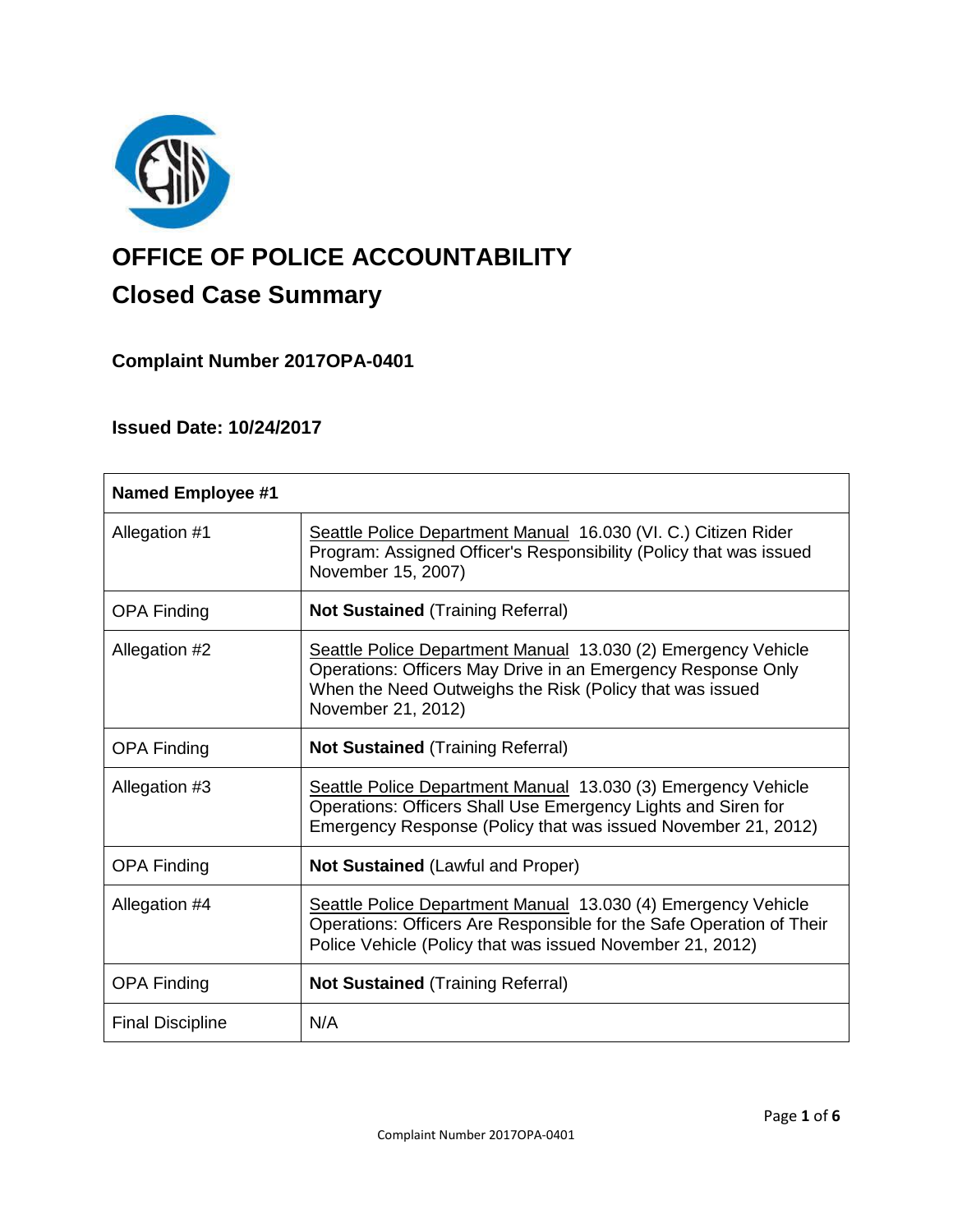#### **INCIDENT SYNOPSIS**

The Named Employee engaged in emergency vehicle operations in response to a report of an altercation that involved an assault on an officer.

#### **COMPLAINT**

The complainant, a supervisor within the Department, alleged that the Named Employee engaged in emergency driving while he had a citizen rider aboard his patrol vehicle, contrary to Seattle Police Manual Section. During review, OPA added allegations that the Named Employee did not properly utilize his emergency equipment, continued his emergency response after the incident was stabilized, and reached speeds in excess of 100 MPH over the course of driving to the scene.

#### **INVESTIGATION**

The OPA investigation included the following actions:

- 1. Review of the complaint memo
- 2. Search for and review of all relevant records and other evidence
- 3. Review of In-Car Video (ICV)
- 4. Interviews of SPD employees

#### **ANALYSIS AND CONCLUSION**

On the date and time in question, Named Employee #1 engaged in emergency vehicle operations in response to a report of an altercation that involved an assault on an officer. In doing so, Named Employee #1 drove his vehicle at sustained high speeds up to 106 mph. (See GPS Reports.) On that date, Named Employee #1 had a female civilian passenger in his vehicle. (See NE#1 OPA Interview, at p. 2; see Fincken OPA Interview, at p. 2.) This individual was a student officer. (Fincken OPA Interview, at p. 1.) At that time, the Student Officer was undergoing her background investigation and went on a ride-along with Named Employee #1 pursuant to a suggestion from the background detective. (Id. at p. 2.) Based on Named Employee #1's OPA interview, however, it was unclear whether he was aware of that on the date in question. (See NE#1 OPA Interview.)

SPD Policy 16.030(VI)(C) states that "the officer will not engage in vehicle pursuits or emergency driving while a citizen is in their patrol vehicle." The policy further instructs that: "If it becomes necessary to drop off the citizen rider in an emergency situation, the officer will try to leave the citizen in a public place near a pay phone and inform radio so that the citizen may be picked up as soon as possible…" (SPD Policy 16.030(VI)(C).)

While Named Employee #1 recognized the requirements of the policy, he contended that he did not believe it was safe to leave the Student Officer in Lincoln Sector at that time of night. (NE#1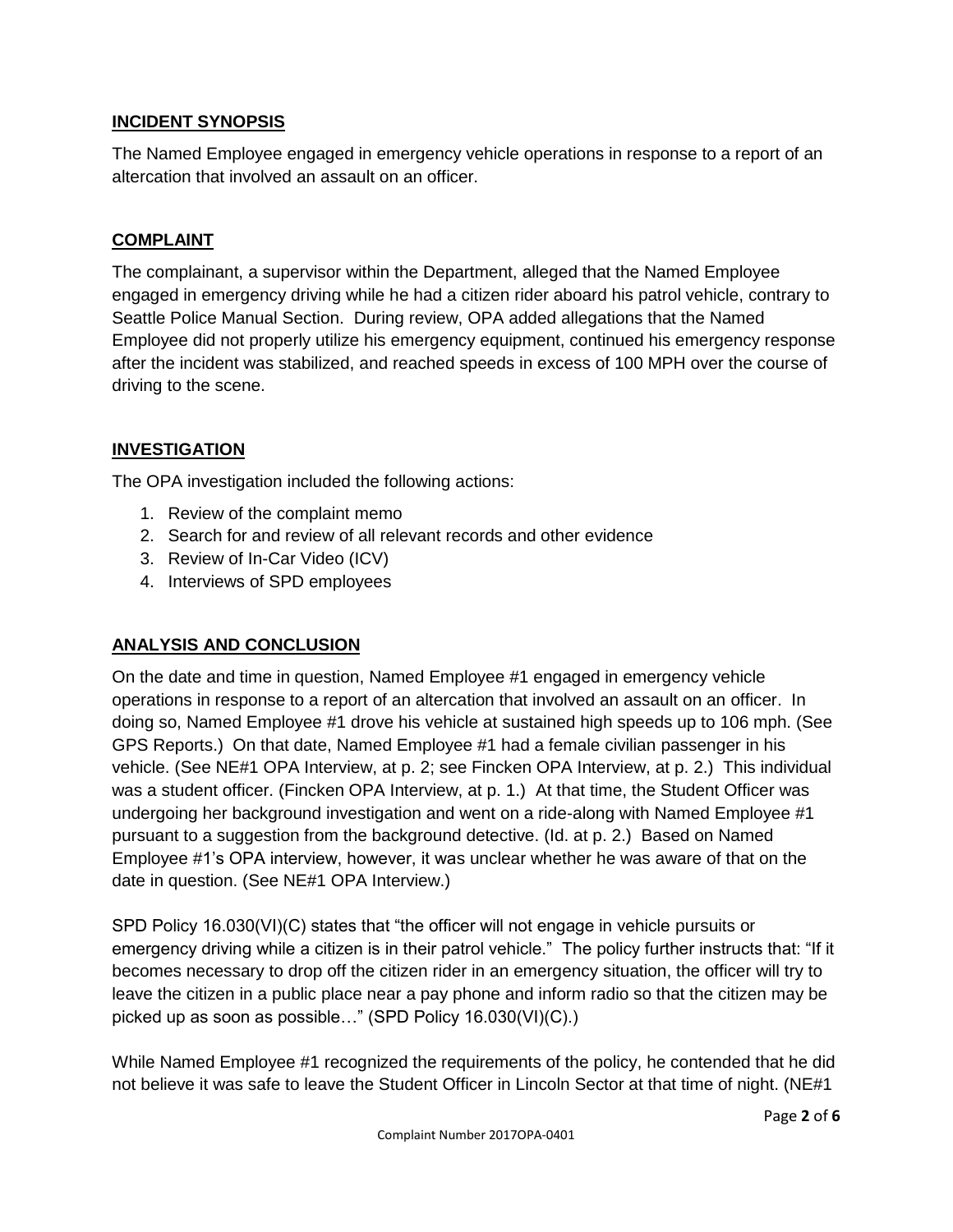OPA Interview, at p. 3.) Named Employee #1 asserted that there were not many businesses open and he believed it could be dangerous for her. (Id.) Accordingly, Named Employee #1 made the decision to keep her in his vehicle when he commenced emergency vehicle operations. (Id.)

SPD policy is clear that officers "will not" engage in such emergency vehicle operations with a civilian in the vehicle. While not explicitly stated in the policy, the presumption appears to be that if it is too unsafe to drop off the civilian the officer should not engage in the emergency vehicle operations. The purpose of the policy is to prevent civilians from being placed in harm's way during emergency vehicle operations and pursuits.

Here, however, Named Employee #1 was presented with a difficult choice. On one hand he believed that a fellow officer was at risk of potential harm, and on the other he had a civilian in his car that he did not want to leave in a dangerous location. While the course of conduct most consistent with policy would have been to simply not respond to the officer-involved altercation, the OPA Director understood why Named Employee #1 chose to do what he did. The OPA Director also understood why he was reluctant to leave his passenger in an area that he believed to be dangerous.

The OPA Director further noted that Named Employee #1 was counseled by his supervisor concerning his actions in this matter, including his engaging in emergency vehicle operations with a civilian rider in his car.

Named Employee #1 engaged in emergency vehicle operations two distinct times. When he first did so, it was in response to a report from an officer describing an on-viewed fight. Named Employee #1 stated that, from his perception, the disturbance sounded very "loud" and "rowdy," and that the officer sounded "in distress." (NE#1 OPA Interview, at p. 3.) For a period of time, the officer did not answer his radio. (Id.) Named Employee #1 indicated that he believed it to be an emergency situation because he was concerned that the officer and his partner were in danger, particularly because of his past experience with similar disturbances and the fact that the officer was not actively responding to radio communications. (See id.) Accordingly, Named Employee #1 activated his emergency lights and siren and engaged in emergency vehicle operations for approximately twelve seconds until he received a notification over the radio that while an officer had been assaulted, the situation was currently under control. (See id.)

Approximately 30 seconds after that time, however, a Lieutenant came over the radio and requested that several additional units respond to the scene. (See Radio Transmissions.) Named Employee #1 then made the decision to again dispatch to the scene and to re-engage in emergency vehicle operations. (See NE#1 OPA Interview, at p. 3.) When asked at his OPA interview whether there was an ongoing emergency that justified this decision, Named Employee #1 stated that in his experience these types of disturbances could flare up even when an officer believed that the situation may be under control. (See id.) Named Employee #1 further opined that when the involved officer again did not answer his radio, Named Employee #1 was concerned that it could possibly be a "life or death situation." (Id.)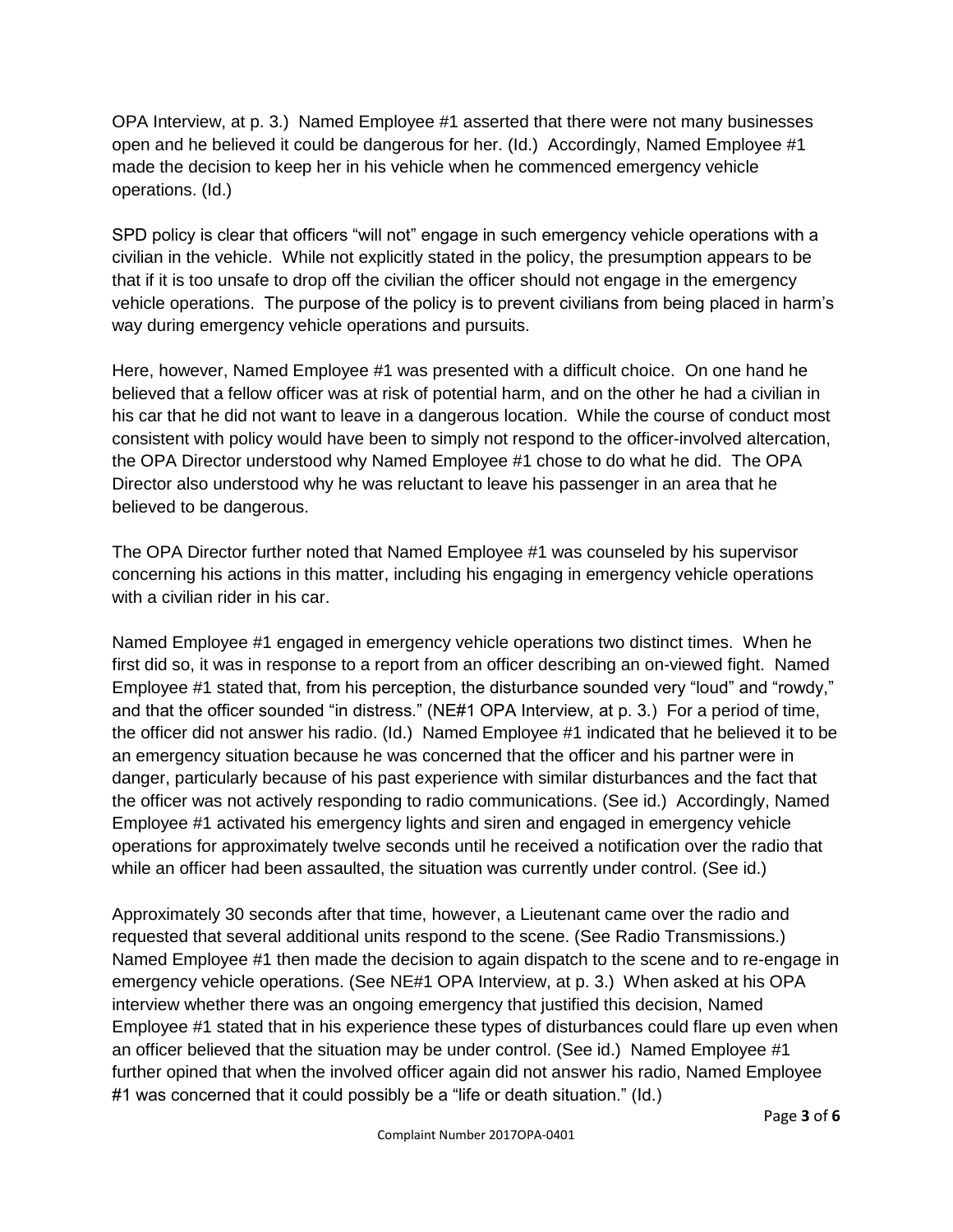While, based on Named Employee #1's stated reasoning, the initial emergency vehicle operations could plausibly have been justified, the OPA Director did not believe that there was sufficient justification to re-engage once Named Employee #1 was notified that the situation was under control. Notably, there was never a help the officer call and the Lieutenant did not indicate that it was an emergency when he requested that other units respond to the scene. (See Radio Transmissions.) Indeed, from the OPA Director's review of the radio transmissions from that day, the Director did not hear the same urgency that Named Employee #1 described. (See, e.g., id.)

At the time of the incident, Named Employee #1 had been employed by the Department for less than two years. (NE#1 OPA Interview, at p. 2.) While Named Employee #1 was EVOC trained (see id. at p. 4), some of his decision-making on this day may have been based on his relative inexperience. Named Employee #1 admitted as much at his OPA interview. (See id. at p. 3.) Named Employee #1 further indicated that he had a less than full grasp of the applicable policy at that time and had since developed a better understanding. (See id. at pp. 5-6.) He stated that knowing what he knows now, he would not have engaged in the same behavior and, instead, would have driven at "brisk" but "safe" speeds. (See id. at p. 6.)

Were this recognition absent from Named Employee #1's at his OPA interview, the OPA Director would have recommended that this allegation be Sustained. However, the OPA Director credited Named Employee #1 for owning up to his mistakes and learning from them.

Here, Named Employee #1 used his lights and siren for the entirety of the time in which he was actively engaging in emergency vehicle operations. (See NE#1 Front ICV.) As captured by Named Employee #1's ICV, his emergency equipment was activated from 01:39:06 hours until 01:39:18 hours. (Id.) At that point, Named Employee #1 terminated his emergency equipment based on a radio transmission indicating that the incident was under control. (Id.) He then reactivated his emergency equipment at approximately 01:39:51 hours and re-engaged in emergency vehicle operations after a Lieutenant requested over radio that units continue in. (Id.) Named Employee #1 did not deactivate his emergency equipment until he arrived at the scene at 01:45:25 hours. (Id.)

As discussed above, at various portions of the emergency vehicle operations, Named Employee #1 drove his vehicle at speeds up to 106 mph.

At his OPA interview, Named Employee #1 stated that he drove at approximately 50 to 60 mph on normal thoroughfares while in transit to the highway and that his speeds averaged in the 90s while on the highway. (NE#1 OPA Interview, at p. 4.) Named Employee #1 stated that traffic was "very light" on the highway. (Id.) Named Employee #1 noted that had there been more traffic, he would not have driven as quickly due to the potential risk to other drivers. (Id.) Named Employee #1 explained that he was EVOC trained at the time of the incident, and that he believed that he was in control of his vehicle for the entirety of the time he engaged in emergency vehicle operations. (Id.)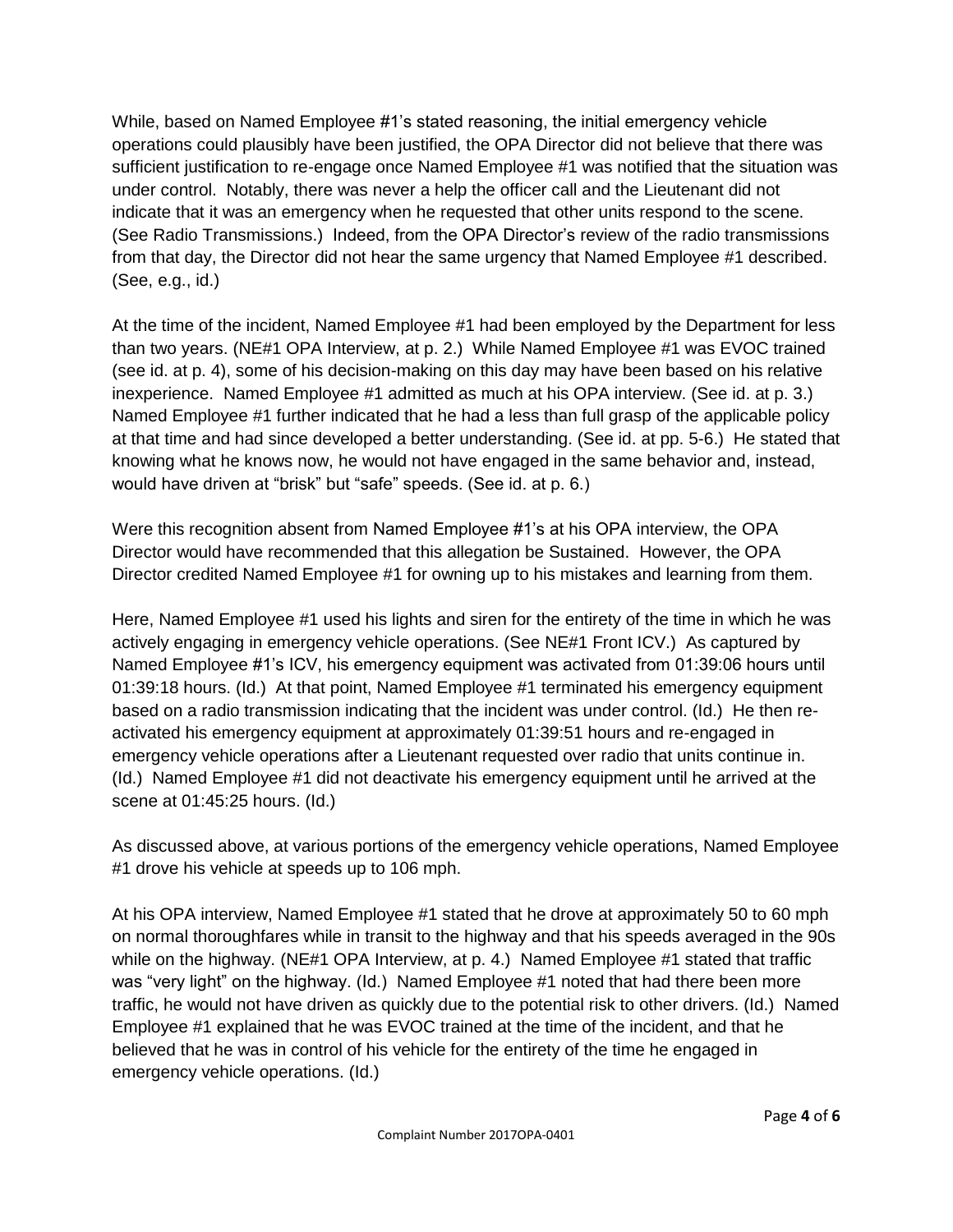At her OPA interview, the Student Officer indicated that she never felt that Named Employee #1 was driving too fast or believed that Named Employee #1 ever lost control of his vehicle. (Fincken OPA Interview, at p. 2.) The Student Officer stated that she did not notice the vehicle's speeds ever exceeding around 90 mph. (Id. at p. 3.) She asserted her belief that Named Employee #1 was cautious during the incident. (Id.) Overall, the Student Officer stated that Named Employee #1's driving did not cause her concern. (Id. at p. 2.)

A review of Named Employee #1's In-Car Video indicated that traffic was relatively light on both the local thoroughfares and the highway. (See NE#1 Front ICV.) Named Employee #1 appeared to be in control of his vehicle, even though it was clear that he was, at times, driving at high speeds. (See id.) Named Employee #1 was observed driving through three intersections with red lights against him and on each occasion slowed to ensure that other motorists could see him and had time to stop prior to Named Employee #1 driving through the intersections. (See id.)

That being said, Named Employee #1 had borderline justification for the emergency vehicle operations in the first place, and engaged in such operations knowing that he had a civilian rider in his vehicle.

#### **FINDINGS**

#### **Named Employee #1**

#### Allegation #1

The evidence showed that the Named Employee would benefit from additional training. Therefore a finding of **Not Sustained** (Training Referral) was issued for *Citizen Rider Program: Assigned Officer's Responsibility.*

**Training Referral:** Named Employee #1 should be required to attend additional training from the Training Unit on the requirements of SPD Policies 16.030 and SPD 13.030. Specifically, Named Employee #1 should receive additional training on when it is appropriate to engage in emergency vehicle operations and the requirements surrounding his expected conduct when a civilian rider is in his vehicle.

#### Allegation #2

The evidence showed that the Named Employee would benefit from additional training. Therefore a finding of **Not Sustained** (Training Referral) was issued for *Emergency Vehicle Operations: Officers May Drive in an Emergency Response Only When the Need Outweighs the Risk.*

**Training Referral:** Refer to the training referral set forth in Allegation #1 above.